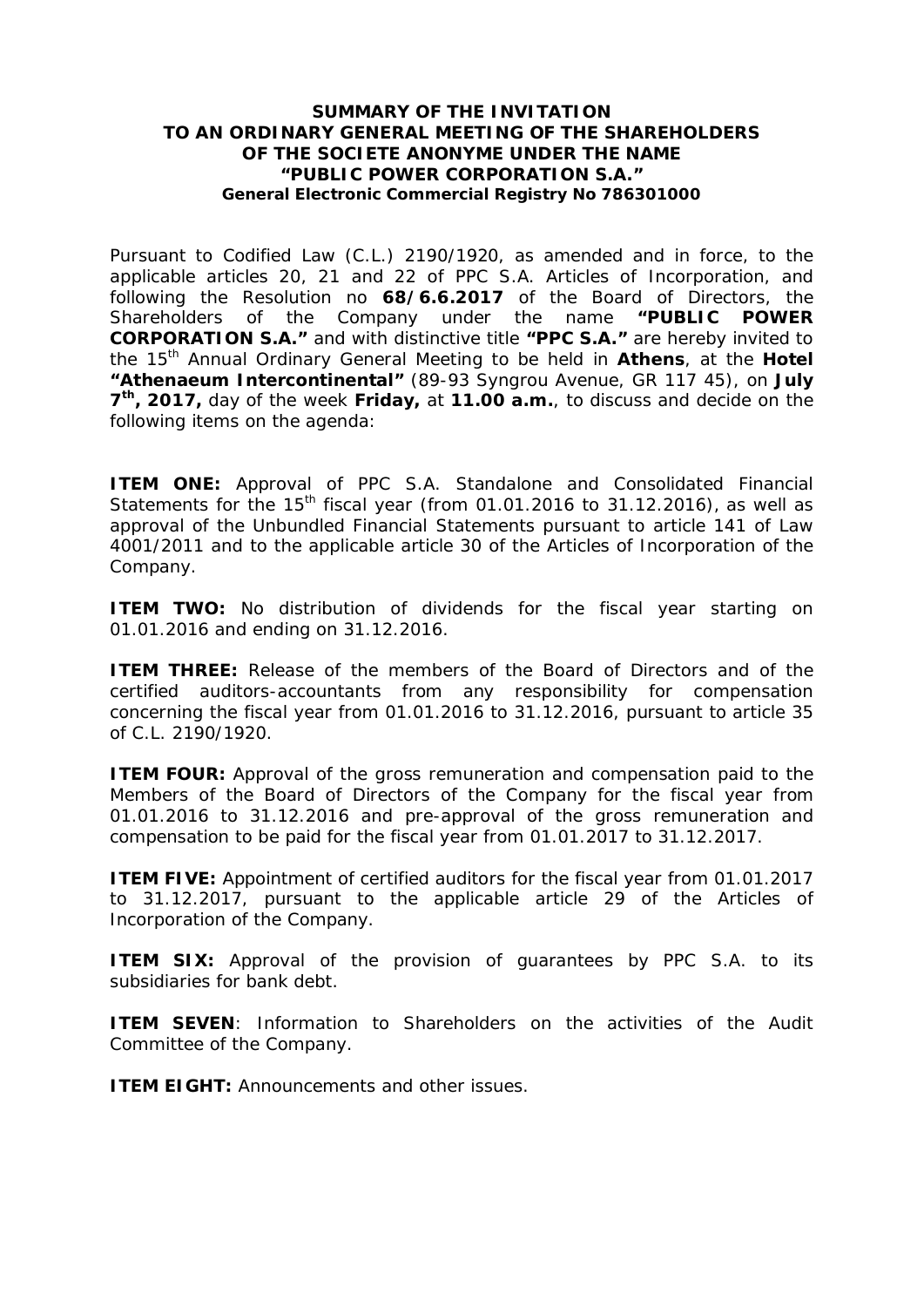## **PARTICIPATION RIGHT IN THE GENERAL MEETING**

In this Ordinary General Meeting (OGM), the Shareholders with right to participate and vote are those, who will be registered at the beginning of July  $2^{nd}$ , 2017, day of the week Sunday, that is the  $(5^{th})$  day prior to the OGM date (Record Date), in PPC S.A. Shareholders' registry, which is electronically kept at the Company "Hellenic Central Securities Depository S.A." (ATHEXCSD), without share blocking required. Every ordinary share has the right of one vote. Shareholders' capacity is evidenced by providing a pertinent written certification by the above mentioned institution, or alternatively, via direct online connection of the Company with the registry of the latter. Shareholders' capacity must be effective at the beginning of July  $2^{nd}$ , 2017, day of the week Sunday (Record Date) and the pertinent written certification or the electronic verification with respect to the Shareholders' capacity must be received by the Company the latest until July 4<sup>th</sup>, 2017, day of the week Tuesday, that is, the  $(3^{\text{rd}})$  day prior to the OGM date. As regards the Company, participation and voting right at the OGM is attributed only to those having the shareholder's capacity on the aforementioned Record Date. In case of non compliance with the provisions of article 28a of C.L. 2190/1920, as in force, such shareholders may participate in the OGM only following permission of the latter.

## **PROCEDURE FOR THE EXERCISE OF VOTING RIGHT BY PROXY**

The Shareholders who wish to participate in the Ordinary General Meeting (OGM) by proxy/ies representative/es, must send the pertinent proxy holder authorisation form (Power of Attorney), which is available on the Company's website [www.dei.com,](http://www.dei.com/) to the Company's Corporate Announcements and Shareholders Services Unit (30, Chalkokondyli Street, Athens, GR-104 32, 5<sup>th</sup> floor, office 511), no later than July 4<sup>th</sup>, 2017, day of the week Tuesday, that is the  $(3^{rd})$  day prior to the date of the General Meeting.

Further information about the representation in the Ordinary General Meeting by Proxy is provided within the full text of the present invitation, available on the Company's website [www.dei.gr](http://www.dei.gr/)

In order to attend the General Meeting any shareholder/representative shall present an ID card.

In case a quorum has not been reached on the date set forth herein above, the Shareholders are again invited, in accordance with article 29 par. 2 of C.L. 2190/1920, as in force, to a **Repeat Ordinary General Meeting,** at the **Hotel "Athenaeum Intercontinental"** (89-93 Syngrou Avenue, GR 117 45), on **July 20th, 2017**, day of the week **Thursday**, at **11.00 a.m.,** with same as above Agenda.

In such Repeat General Meeting, the Shareholders with right to participate and vote are those who will be registered at the beginning of July 16<sup>th</sup>, 2017, day of the week Sunday, that is the  $(4^{th})$  day prior to the OGM date (Record Date of repeat general meetings) with PPC S.A. Shareholders' registry, which is electronically kept at the company "ATHEXCSD", without share blocking required. The pertinent written certification or the online verification with respect to the shareholders' capacity must be submitted to the Company no later than July 17<sup>th</sup>, 2017, day of the week Monday, that is the  $(3^{rd})$  day prior to the repeat Ordinary General Meeting date.